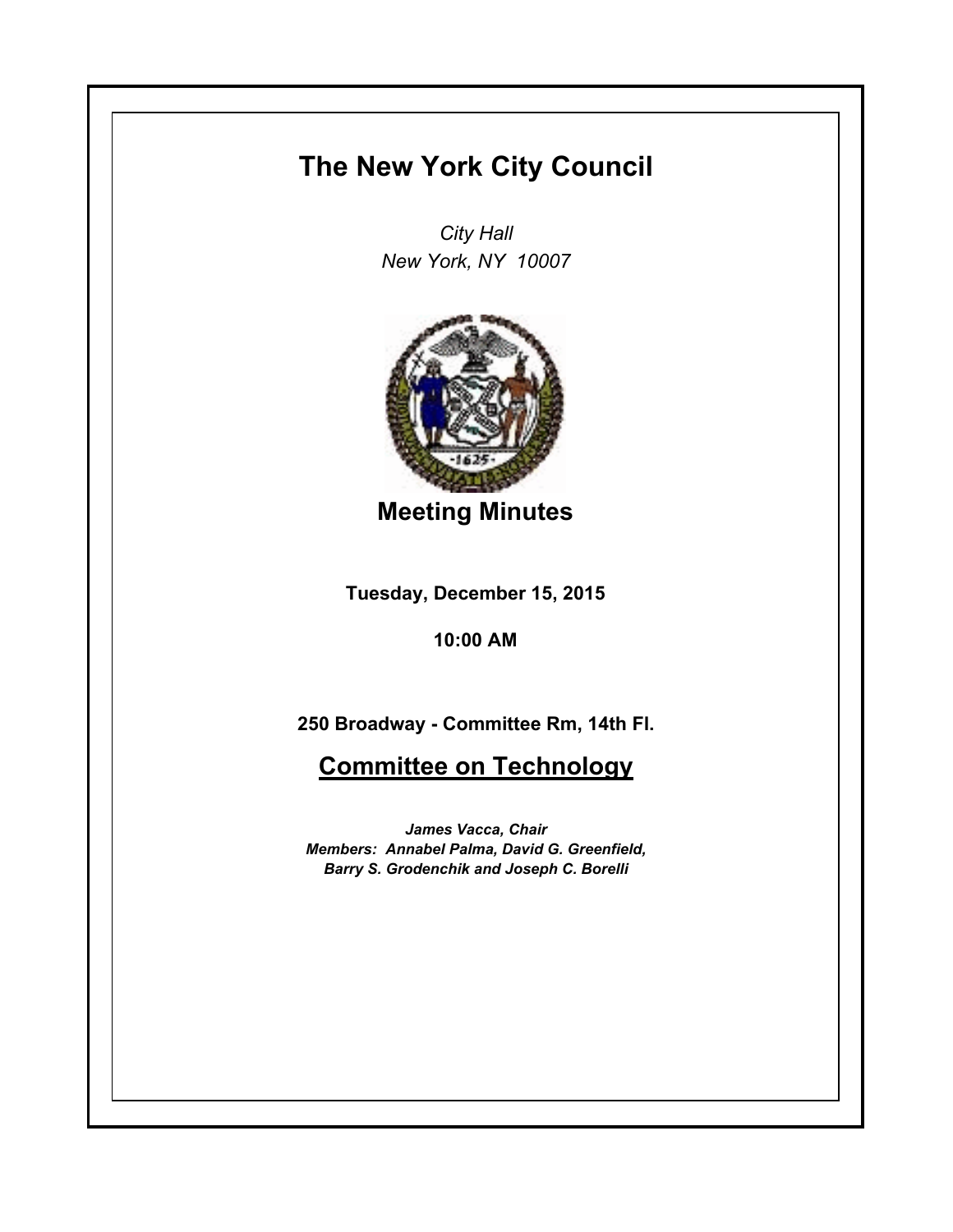| Roll Call                                                                                                                                                                                                                                                                                                                                                                                                                                                              |
|------------------------------------------------------------------------------------------------------------------------------------------------------------------------------------------------------------------------------------------------------------------------------------------------------------------------------------------------------------------------------------------------------------------------------------------------------------------------|
| Present: Vacca, Palma, Greenfield, Grodenchik and Borelli                                                                                                                                                                                                                                                                                                                                                                                                              |
| Int 0908-2015<br>A Local Law to amend the administrative code of the city of New<br>York, in relation to the review of data requested through FOIL for<br>inclusion on the open data portal                                                                                                                                                                                                                                                                            |
| Attachments: Summary of Int. No. 908-A, Summary of Int. No. 908, Int. No. 908 -<br>9/17/15, September 17, 2015 - Stated Meeting Agenda with Links to Files,<br>Committee Report 10/1/15, Hearing Testimony 10/1/15, Hearing Transcript<br>10/1/15, Proposed Int. No. 908-A - 12/15/15, Committee Report 12/15/15,<br>Hearing Transcript 12/15/15, December 16, 2015 - Stated Meeting Agenda<br>with Links to Files, Fiscal Impact Statement<br>Proposed Int. No. 908-A |
| This Introduction was Hearing Held by Committee                                                                                                                                                                                                                                                                                                                                                                                                                        |
| Attachments: Summary of Int. No. 908-A, Summary of Int. No. 908, Int. No. 908 -<br>9/17/15, September 17, 2015 - Stated Meeting Agenda with Links to Files,<br>Committee Report 10/1/15, Hearing Testimony 10/1/15, Hearing Transcript<br>10/1/15, Proposed Int. No. 908-A - 12/15/15, Committee Report 12/15/15,<br>Hearing Transcript 12/15/15, December 16, 2015 - Stated Meeting Agenda<br>with Links to Files, Fiscal Impact Statement                            |
| This Introduction was Amendment Proposed by Comm                                                                                                                                                                                                                                                                                                                                                                                                                       |
| Attachments: Summary of Int. No. 908-A, Summary of Int. No. 908, Int. No. 908 -<br>9/17/15, September 17, 2015 - Stated Meeting Agenda with Links to Files,<br>Committee Report 10/1/15, Hearing Testimony 10/1/15, Hearing Transcript<br>10/1/15, Proposed Int. No. 908-A - 12/15/15, Committee Report 12/15/15,<br>Hearing Transcript 12/15/15, December 16, 2015 - Stated Meeting Agenda<br>with Links to Files, Fiscal Impact Statement                            |
| This Introduction was Amended by Committee                                                                                                                                                                                                                                                                                                                                                                                                                             |
| Int 0908-2015-A<br>A Local Law to amend the administrative code of the city of New<br>York, in relation to the review of data requested through FOIL for<br>inclusion on the open data portal                                                                                                                                                                                                                                                                          |
| Attachments: Summary of Int. No. 908-A, Summary of Int. No. 908, Int. No. 908 -<br>9/17/15, September 17, 2015 - Stated Meeting Agenda with Links to Files,<br>Committee Report 10/1/15, Hearing Testimony 10/1/15, Hearing Transcript<br>10/1/15, Proposed Int. No. 908-A - 12/15/15, Committee Report 12/15/15,<br>Hearing Transcript 12/15/15, December 16, 2015 - Stated Meeting Agenda<br>with Links to Files, Fiscal Impact Statement                            |
| A motion was made that this Introduction be Approved by Committee approved<br>by Roll Call.                                                                                                                                                                                                                                                                                                                                                                            |
| Vacca, Palma, Greenfield, Grodenchik and Borelli<br><b>Affirmative: 5 -</b>                                                                                                                                                                                                                                                                                                                                                                                            |